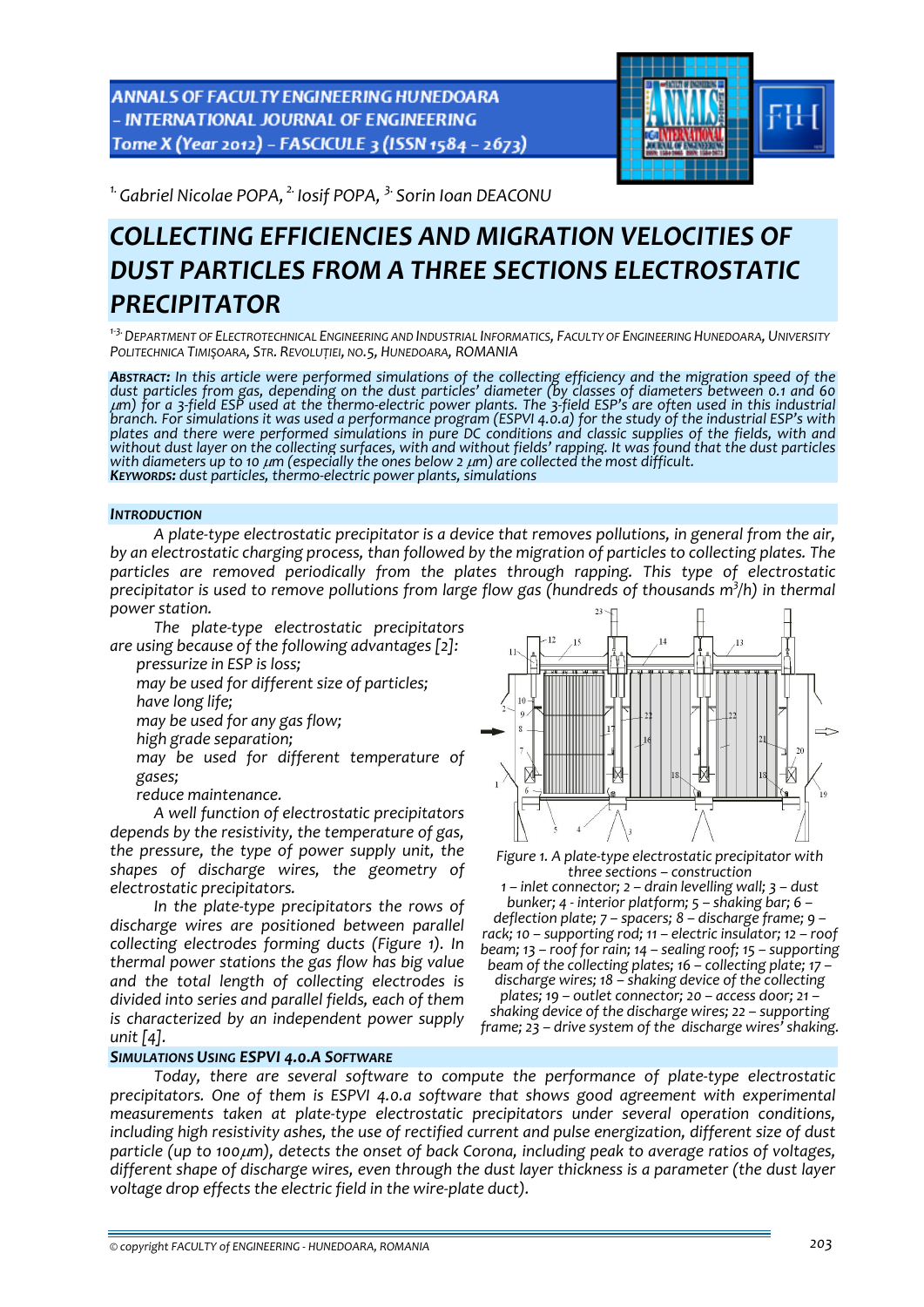*The ESPVI 4.0.a (Electrostatic precipitators U‐I curves and Performance model) software has an interface that includes: File Options, Data Entry, Calculate V‐I, Performance, View Results, Output Results, Graph Results, Utilities, Exit each of them having other menus. For simulations was used a plate‐type electrostatic precipitators with three sections (table 1) [7]. The general factors and gas factors are presented in table 2.*

| <b>Section</b>                               | Collecting area/gas flow<br>$\left[\frac{m^2}{m^3}\right]$ | Collecting<br>area [m <sup>2</sup> ] | Distance plates-<br>discharge wires $[m]$ | Length<br>i m I | Height<br>m | Width<br>ml |  |  |  |
|----------------------------------------------|------------------------------------------------------------|--------------------------------------|-------------------------------------------|-----------------|-------------|-------------|--|--|--|
|                                              | 226.15                                                     | 2107                                 | 0.14                                      | 2.74            | 9.14        | 11.73       |  |  |  |
|                                              | 226.15                                                     | 2107                                 | 0.14                                      | 2.74            | 9.14        | 11.73       |  |  |  |
|                                              | 226.15                                                     | 2107                                 | 0.14                                      | 2.74            | 9.14        | 11.73       |  |  |  |
| Table 2. The general factors and gas factors |                                                            |                                      |                                           |                 |             |             |  |  |  |

*Pressure*

*0 C]*

| For simulations was considered an ESP that treats medium gas flows (33540 m <sup>3</sup> /h). The sections                       |
|----------------------------------------------------------------------------------------------------------------------------------|
| are considered identical as geometrical dimensions (table 1). The dust resulted after burning has an                             |
| average resistivity (1.7 10 <sup>10</sup> $\Omega$ cm) (table 2). From this reason, the fields' supply sources can be considered |
| of classic type (voltage rectified bi-alternative, with "-" on the discharge wires and "+" on the collecting                     |
| plates). At the inlet of precipitator the gas analysis are presented in table3.                                                  |

*1.7*⋅*1010 1.45 157 1 0.00026 12700*

| Table 3. The inlet of precipitator the gas analysis |      |      |  |                                                                                                                                                                                                          |      |  |  |  |  |
|-----------------------------------------------------|------|------|--|----------------------------------------------------------------------------------------------------------------------------------------------------------------------------------------------------------|------|--|--|--|--|
|                                                     |      |      |  | N, $\lceil \frac{x}{2} \rceil$   CO, $\lceil \frac{x}{2} \rceil$   SO, $\lceil \frac{x}{2} \rceil$   O, $\lceil \frac{x}{2} \rceil$   H, O $\lceil \frac{x}{2} \rceil$   SO, $\lceil \frac{x}{2} \rceil$ |      |  |  |  |  |
| -73.5                                               | 14.9 | 0.08 |  |                                                                                                                                                                                                          | 0.01 |  |  |  |  |

*[*Ω⋅*cm] Velocity of gas [m/s] Temperature [*

*Resistivity*

*The main chemical components from gas were considered the ones from table 3. Approximately, these chemical components are found in the same percentage also in the real gases resulted further the coal's burning.* 

*In table 4 are presented the discharge wires positions in a duct for any sections. The discharge wires are round type with 3 mm diameter and Corona onset factor for any element 0.8. Any duct (from any sections) has 12 equidistance discharge wires.* 



*[atm] Viscosity [kg/(m*⋅*s)] Reynols*

*number*

*Figure 2. Particles number distributions at inlet of electrostatic precipitators*

| Table 4. The discharge wires positions |       |       |       |       |        |     |        |        |        |        |     |        |
|----------------------------------------|-------|-------|-------|-------|--------|-----|--------|--------|--------|--------|-----|--------|
| Element                                |       |       |       |       |        | ь   |        |        |        |        | 11  |        |
| Distance<br>from inlet<br>์cm เ        | 13.97 | 36.37 | 58.77 | 81.15 | 103.55 | 126 | 148.36 | 170.76 | 193.17 | 215.54 | 238 | 260.35 |

*In figure 2 the particles number distribution at inlet of precipitator is showing. In figure 2 was* considered the number of dust particles, at input in ESP, considered into a  $m_\mathrm{N}^3$  of gas. As the dust *particles have smaller diameters, they are many more. It was considered a distribution of dust particles ranged between 0.1 and 60* <sup>μ</sup>*m. The smallest dust particles, with diameters under 0.1* <sup>μ</sup>*m, are much more by seven magnitude orders, compared with dust particles with the highest diameters, over 60* <sup>μ</sup>*m* [4]. It was simulated five cases: when precipitator was supply with pure DC voltage (case a) and classical energization (full wave 1:1, cases b-e). For these cases in table 5 are presented the main electrical *parameters.*

*At supply with pure DC voltage (ideal), the currents through the fields have higher values compared with cases when the sections are supplied by rectified bi‐alternative voltage (classical energization). In all situations, the higher currents are for the output fields (section 3) compared with the input fields (section 1).*

In cases c and d, from table 5 it was considered that on the collecting plates is a dust with average thickness of 2.5 mm. In table 5, the current's density is calculated for each section in part as ratio between the current absorbed by source (of each section) and the total surface of the field. The highest *current density is obtained at supply with pure DC voltage (impossible to be obtained in practice). The* voltages applied on fields were considered, same as in practice, to be within 45-60 kV, with higher voltages for the input fields, compared with the voltages of the output fields [6]. In table 6 are the *experimental results with rappers on, and in table 7 when rappers off.*

*There are been made simulations in conditions of using rappers (rappers on) and when rappers* are not used (rappers off). In tables 6 and 7 was considered that the dust has the same density and same *average value of the dust particles (MMD). By PM10 was noted the density of dust particles with diameters under 10* <sup>μ</sup>*m (the particles are harmful to the fauna and flora, and hard to collect) [5].*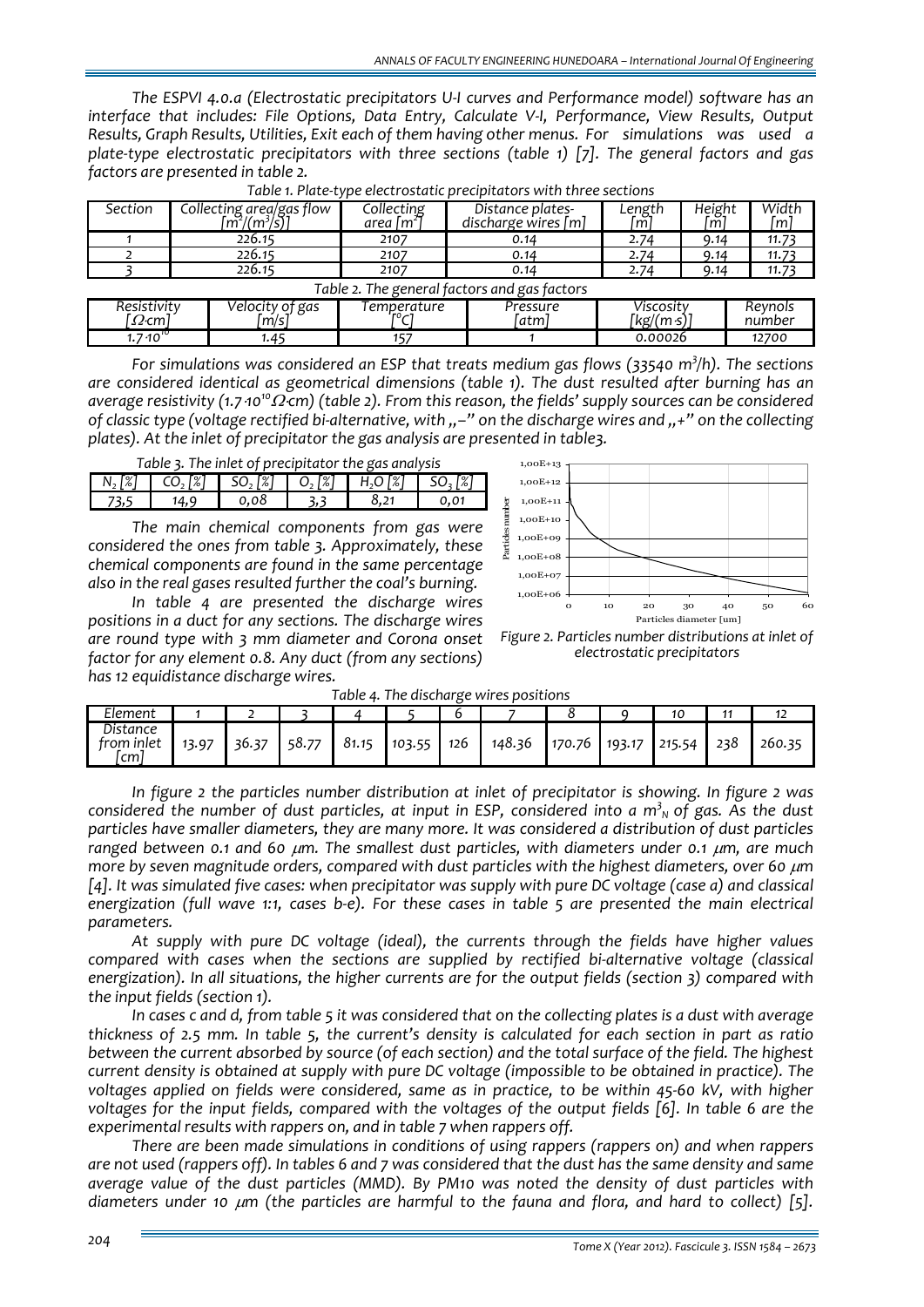Generally, for all cases, the collecting efficiency is over 99.6 %, smaller results being obtained when the *fields are rapped periodically. The dust particles with diameters below 10* <sup>μ</sup>*m are the hardest to collect,* when the fields are supplied by pure DC. A thin dust layer (i.e. 2.5 mm) doesn't have a notable influence *upon the collecting efficiency.*